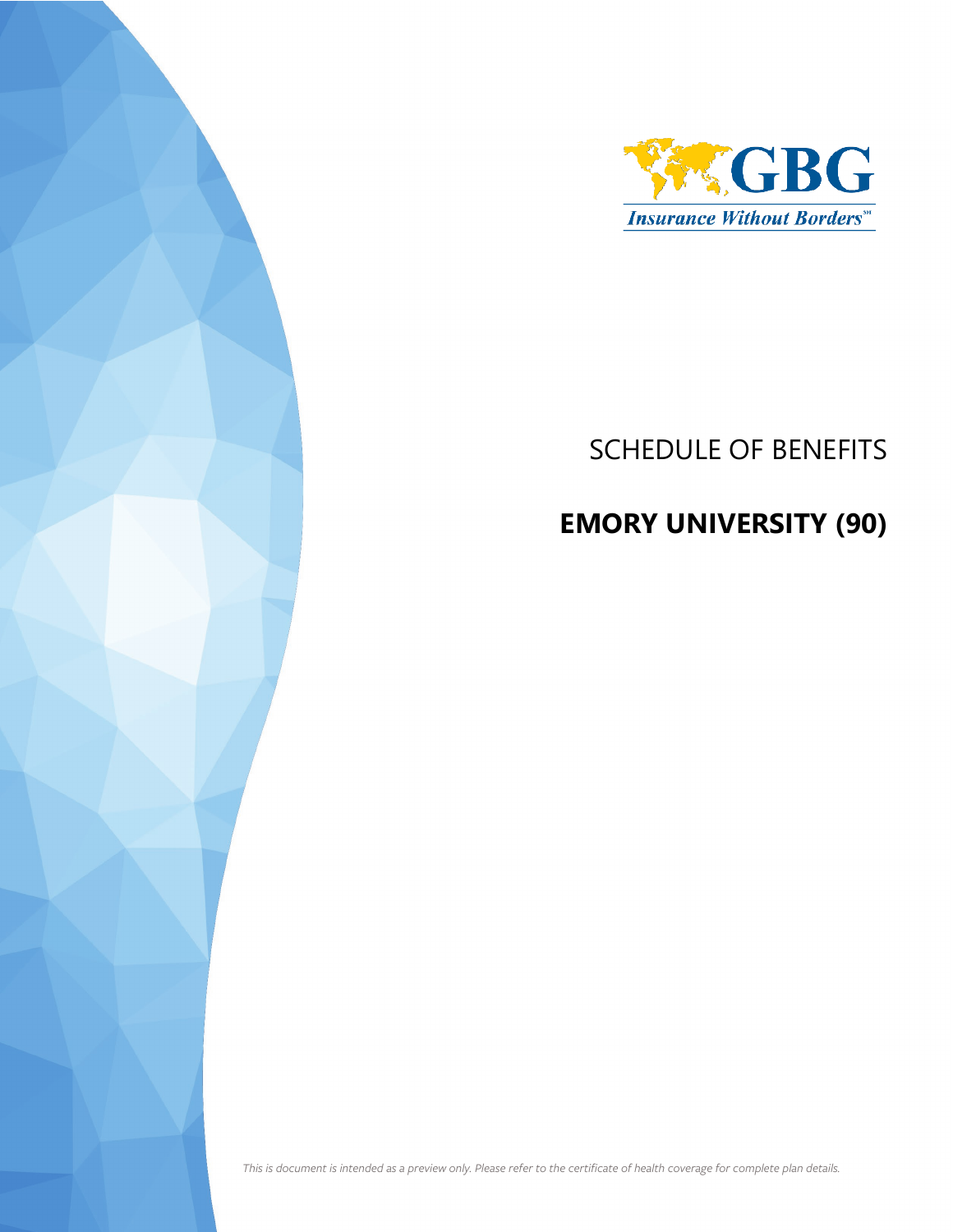



## **SCHEDULE OF BENEFITS**

The Schedule of Benefits is a summary outline of the benefits covered under this insurance Plan. The benefits are divided into two sections: Medical Expense Benefits and Non-Medical Expense Benefits. Please read the Description of Benefits sections for full details. All benefits described are subject to the definitions, exclusions and provisions.

### **ELIGIBLE PERSONS**

Eligible Person is an individual who meets all the requirements of one of the covered Classes shown below:

Class 1

A registered full time undergraduate or a graduate student attending classes who is a minimum age of 16 years and maximum of 40 years:

- Student must have a current passport and be travelling outside their Home Country; and
- Student must have a valid F, M, or Q visa. F1 visa holder on OPT are not eligible.

#### Class 2

The spouse or domestic partner of a Class 1 Insured Person

#### Class 3

The Dependent child(ren) of a Class 1 Insured Person

## **MEDICAL EXPENSE BENEFITS**

The following Medical Expense Benefits are subject to the Insured Person's Deductible, Copayment, and Coinsurance amount. After satisfaction of the Deductible and applicable Copayments, the Insurer will pay eligible benefits set forth in this Schedule at the specified Plan Coinsurance and reimbursement level.

### **GENERAL FEATURES AND PLAN SPECIFICATIONS**

| <b>U.S. Provider Network</b>                           | United Healthcare                                                                                      |
|--------------------------------------------------------|--------------------------------------------------------------------------------------------------------|
| <b>Area of Coverage</b>                                | Worldwide Basis Excluding Home Country                                                                 |
| <b>Maximum Benefit Payable per Period of Insurance</b> | Unlimited                                                                                              |
| Lifetime Maximum                                       | Unlimited                                                                                              |
| <b>Individual Deductible per Period of Insurance</b>   |                                                                                                        |
| •In-Network Provider<br>•Out-of-Network Provider       | \$90 per Insured Person, 2x Individual per family<br>\$90 per Insured Person, 2x Individual per family |

The Deductible for In-Network does not accrue towards the Out-of-Network Deductible.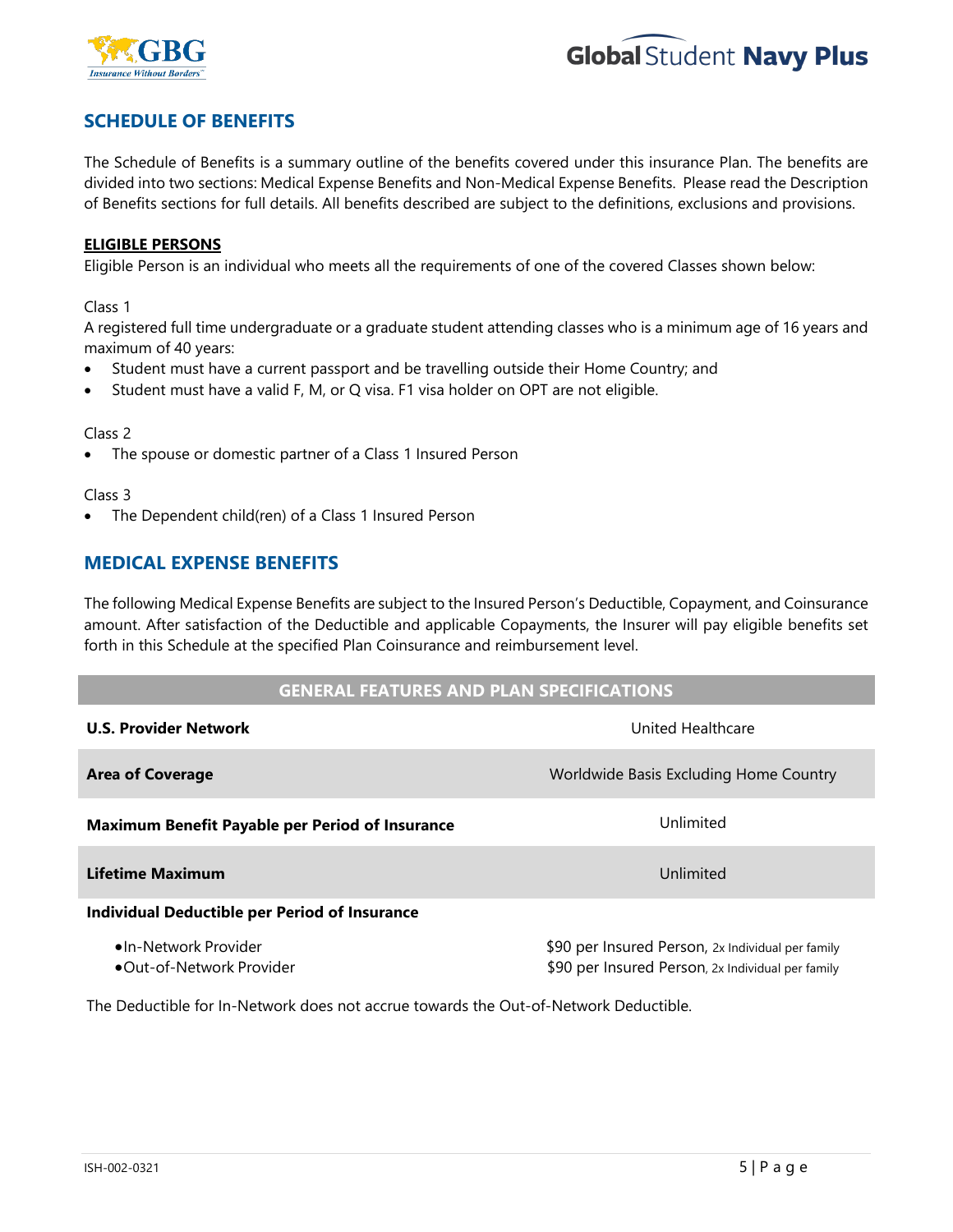



### **COPAYMENTS**

Copayments do not apply to the Deductible or the Out-of-Pocket Maximum.

| <b>Student Health Center Copayment</b>                                                                                                                   | \$0                                                                                                                                                                                                                                                                      |  |
|----------------------------------------------------------------------------------------------------------------------------------------------------------|--------------------------------------------------------------------------------------------------------------------------------------------------------------------------------------------------------------------------------------------------------------------------|--|
| <b>Physician Office Visit Copayment</b>                                                                                                                  | \$30                                                                                                                                                                                                                                                                     |  |
| <b>Specialist Office Visit Copayment</b><br>$\bullet$                                                                                                    | \$50                                                                                                                                                                                                                                                                     |  |
| <b>Urgent Care Center Copayment</b>                                                                                                                      | \$50                                                                                                                                                                                                                                                                     |  |
| <b>Hospital Copayment per Admission</b>                                                                                                                  | \$250                                                                                                                                                                                                                                                                    |  |
| <b>Emergency Room Copayment</b><br>(waived if admitted)                                                                                                  | \$250 per Occurrence                                                                                                                                                                                                                                                     |  |
| Out-of-Pocket-Maximum per Period of Insurance<br>In-Network<br>Out-of-Network<br>$\bullet$<br>The Deductible does not apply to the Out-of-Pocket Maximum | \$6,350 per Insured Person/\$12,000 Family<br>Unlimited per Insured Person                                                                                                                                                                                               |  |
| <b>Pre-Existing Condition Limitation</b><br>(12 months Lookback Period)                                                                                  | <b>Student:</b> Pre-Existing Conditions are covered<br>without a Waiting Period.<br><b>Dependents:</b> Pre-Existing Conditions are covered<br>after a 24 months Waiting Period.                                                                                          |  |
| <b>COVERED SERVICES AND BENEFIT LEVELS</b><br>Subject to Deductible, Coinsurance, Copayment, and<br>Maximum Benefit per Period of Insurance              | <b>WHAT THE INSURANCE PLAN COVERS</b><br>The following Coinsurance applies for In-Network<br>Providers in the U.S. or for expenses incurred<br>outside the U.S. (if available). Coinsurance reduces<br>to 60% UCR when Out-of-Network Providers in the<br>U.S. are used. |  |
| <b>HOSPITALIZATION AND INPATIENT BENEFITS</b>                                                                                                            |                                                                                                                                                                                                                                                                          |  |
| Accommodations including semi-private room<br>Copayment applies<br>٠                                                                                     | 80% Preferred Allowance                                                                                                                                                                                                                                                  |  |
| <b>Intensive Care/Cardiac Care</b>                                                                                                                       | 80% Preferred Allowance                                                                                                                                                                                                                                                  |  |
| <b>Mental Health</b>                                                                                                                                     | 80% Preferred Allowance                                                                                                                                                                                                                                                  |  |
| <b>Consultation/Visit by a</b><br><b>Inpatient</b><br><b>Physician</b><br>or<br><b>Specialist</b>                                                        | 80% Preferred Allowance                                                                                                                                                                                                                                                  |  |
| <b>Diagnostic</b><br>Hospital<br><b>Miscellaneous</b><br><b>Testing</b><br>and<br><b>Expense</b>                                                         | 80% Preferred Allowance                                                                                                                                                                                                                                                  |  |
| <b>Pre-Admission Testing</b>                                                                                                                             | 80% Preferred Allowance                                                                                                                                                                                                                                                  |  |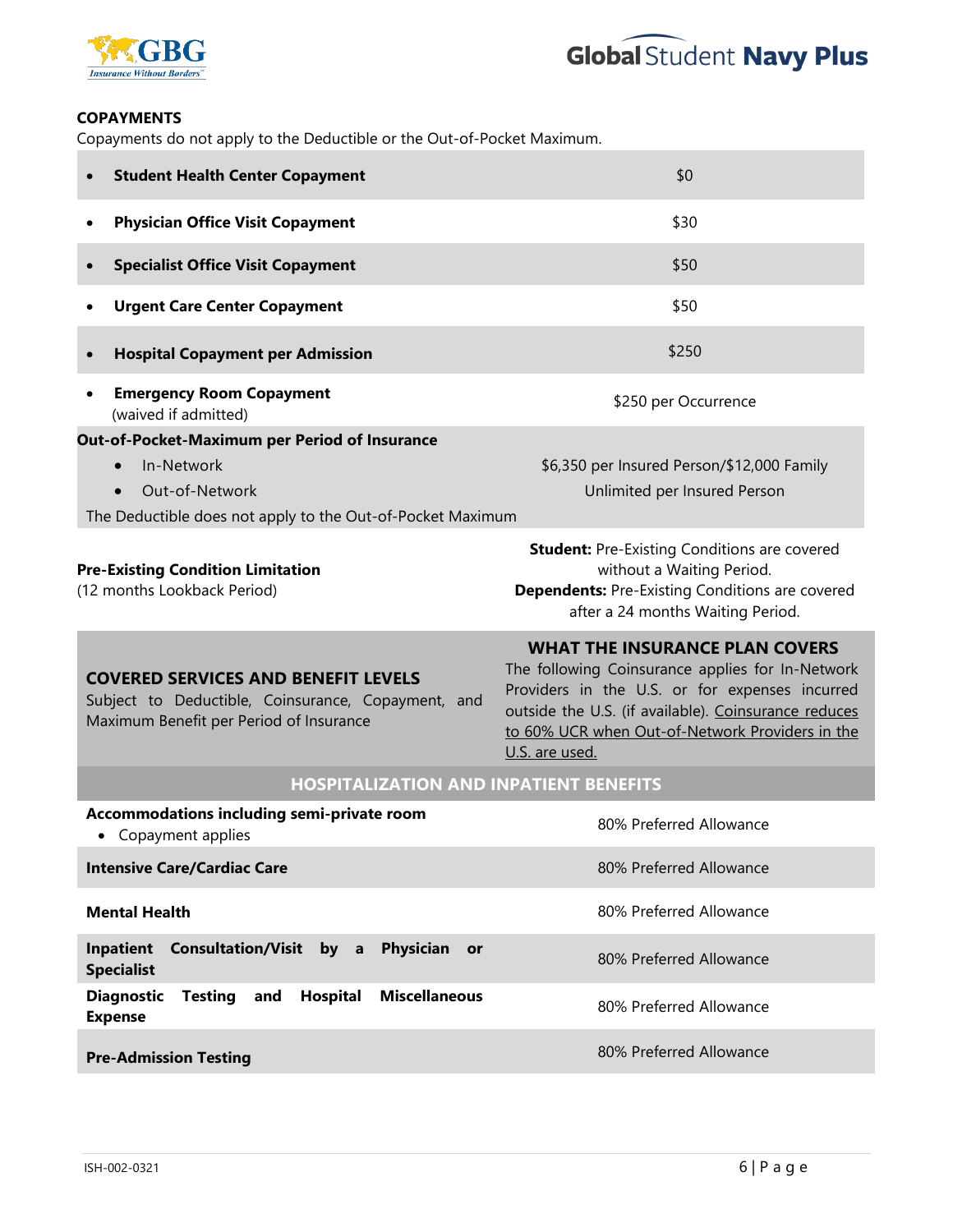



| <b>OUTPATIENT BENEFITS</b>                                                                                                                                                                                                                                                                                               |                         |  |
|--------------------------------------------------------------------------------------------------------------------------------------------------------------------------------------------------------------------------------------------------------------------------------------------------------------------------|-------------------------|--|
| <b>Physician Visit or Consultation by Specialist</b><br>Office visit Copayment applies<br><b>Urgent Care Center Copayment applies</b>                                                                                                                                                                                    | 80% Preferred Allowance |  |
| <b>Diagnostic Testing</b><br>X-Ray and Laboratory<br>MRI, PET, and CT Scans<br>Office visit Copayment applies when testing is done<br>$\bullet$<br>outside an office visit                                                                                                                                               | 80% Preferred Allowance |  |
| <b>Physical Therapy</b><br>Office visit Copayment applies                                                                                                                                                                                                                                                                | 80% Preferred Allowance |  |
| <b>Mental Health</b><br>Office visit Copayment applies                                                                                                                                                                                                                                                                   | 80% Preferred Allowance |  |
| <b>SURGICAL BENEFITS (INPATIENT/OUTPATIENT)</b>                                                                                                                                                                                                                                                                          |                         |  |
| <b>Inpatient, Outpatient or Ambulatory Surgery Includes:</b><br>Surgeon's Fees<br>Out of network Assistant Surgeon or Anesthesiologist<br>٠<br>(up to 25% of Usual, Customary & Reasonable for<br>surgery)<br>Facility fees<br>Laboratory tests<br>Medications and dressings<br>Other medical services and supplies<br>٠ | 80% Preferred Allowance |  |
| <b>EMERGENCY BENEFITS</b>                                                                                                                                                                                                                                                                                                |                         |  |
| <b>Emergency Room and Medical Services</b><br>Copayment waived, if admitted<br>Non-emergency use of the emergency room is Not<br><b>Covered</b>                                                                                                                                                                          | 80% Preferred Allowance |  |
| <b>Ambulance Services</b><br>Emergency local ground ambulance                                                                                                                                                                                                                                                            | 80% Preferred Allowance |  |
| <b>Emergency Dental</b><br>Limited to accidental Injury of sound natural teeth<br>sustained while covered                                                                                                                                                                                                                | 80% Preferred Allowance |  |
| <b>MATERNITY CARE</b>                                                                                                                                                                                                                                                                                                    |                         |  |
| Normal delivery or Medically Necessary C-Section, pre-<br>natal, post-natal care, and Complications of Pregnancy                                                                                                                                                                                                         | 80% Preferred Allowance |  |
| <b>OTHER BENEFITS (INPATIENT/OUTPATIENT)</b>                                                                                                                                                                                                                                                                             |                         |  |
| <b>Preventive Care and Annual Exams</b><br>Newhorn to 12 months: 9 visit maximum                                                                                                                                                                                                                                         |                         |  |

- Newborn to 12 months: 9 visit maximum
- Child/Adult: Annual exams, immunizations
- In-Network or Student Health Center only
- Deductible and Copayment does not apply

100% Preferred Allowance (Student Health Center payable at UCR)